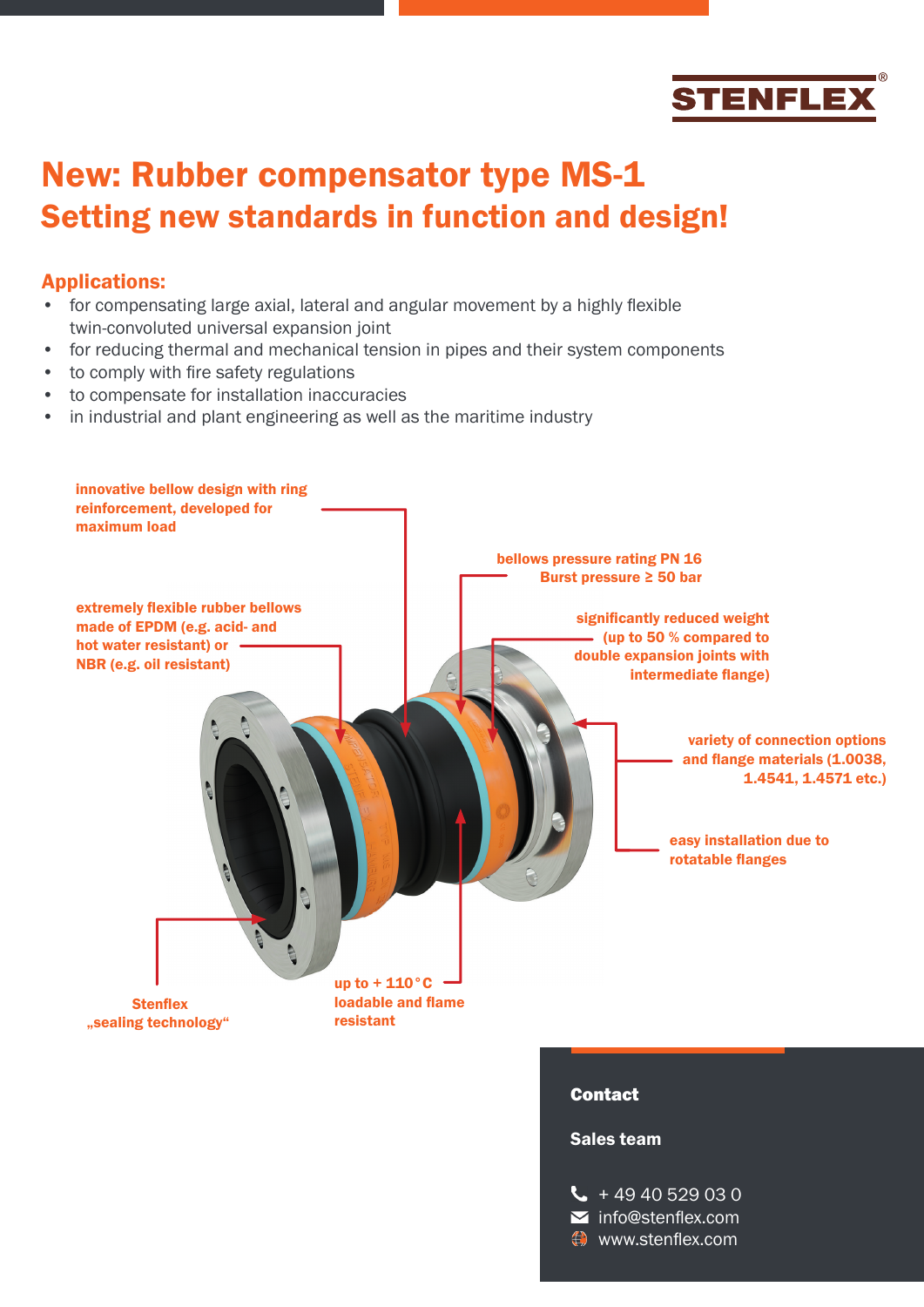

# ASSEMBLY: Rubber expansion joint type MS-1

Intermediate layer of rubber coated syntetic fibre or steel cord reinforcement

> Outer layer (top layer) of weather-resistant rubber compound

Inner layer (core) made of media-resistant rubber compound

Stabilising collar: moulded on rim or welded collar

Rotatable flange with special profile

Self sealing rubber rim



The expansion joints are available in different rubber qualities to ensure the optimum solution for every application. The rubber quality can be recognised by the different colour markings. The additional embossing on the bellows serves to identify the nominal size and the product designation.

For different pressure and temperature requirements, different reinforcing materials are used in the intermediate layer of the rubber bellows. The rubber collar is selfsealing and additionally reinforced with wire cable cores for stability (protruding

wire in the illustration).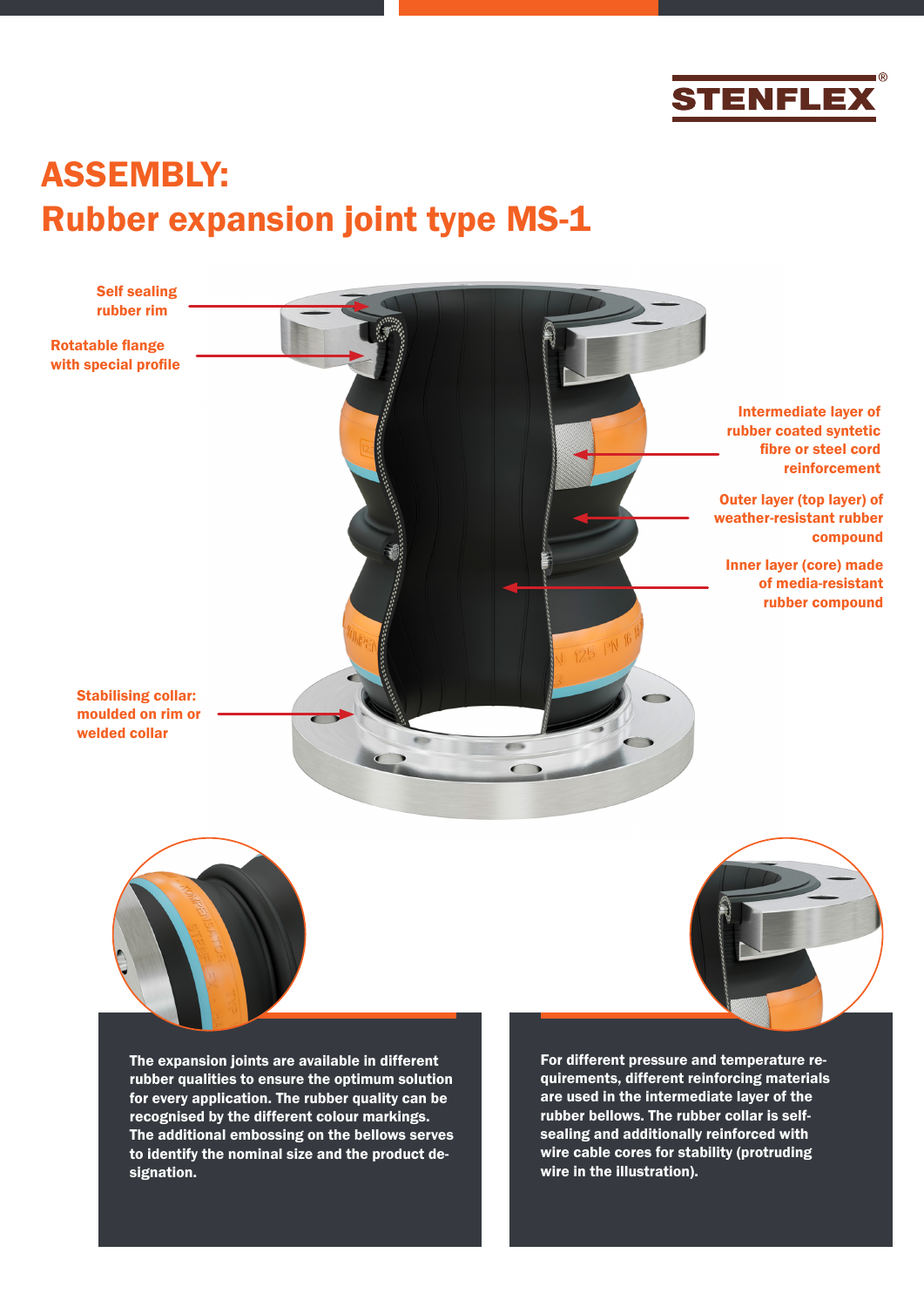

# DOUBLE SHAFT UNIVERSAL COMPENSATOR

Large movements and pressures can be present in piping systems due to a wide variety of influences. Temperature differences of the medium or the environment can cause considerable changes in the length of the pipes. Especially on ships, large movements can occur in pipelines and their suspension points due to ship movements or ship deformation.

In order to reduce the forces on the pipelines and pipe bearings resulting from large movements, customers from the plant engineering, engine or apparatus construction sectors often resort to a conservative solution consisting of two rubber expansion joints with an intermediate piece.

Type MS-1<br>
DOUBLE SHAFT UNIVERSAL COM<br>
Large movements and pressures can be present in piping systems<br>
Large movements and pressures can be present in piping systems<br>
diffluences. Temperature differences of the medium or t Although this solution is also adequate, STENFLEX offers signifi cant advantages with the use of a modern double bellows expansion joint. These range from a signifi cant reduction in weight of up to 50% and the associated improvement in vibration behavior, to a reduction in the force acting on the plain bearings and fi xed points. In addition, the solution requires less maintenance, since the visual and rubber hardness tests are limited to a few components.

STENFLEX offers various rubber qualities, so that many areas of application are covered, from coolant and lubricating oil circuits to applications in waste disposal and air conditioning technology.

Modernizations of global plants are no problem either, as STENFLEX carries many international flange standards such as ASME, BS, DIN, JIS, and customer-specific flange bores are also possible on request.

A trouble-free operation increases the efficiency and thus also the profitability of a plant. Therefore STENFLEX developed a special self-sealing rubber collar, which works reliably even under highest loads due to a wire reinforcement. A special wire fiber, which sits between the individual rubber layers, increases the maximum permissible pressure load and also ensures that the expansion joint will function for a short time in the event of external flaming of 800°C (fire resistant according to ISO 15540).

These safety factors are continuously monitored and improved in order to constantly increase the benefits for the customers. We know how important approvals from various

monitoring bodies are in many areas of application, this is why STENFLEX is continuously investing in the acquisition of such certificates.

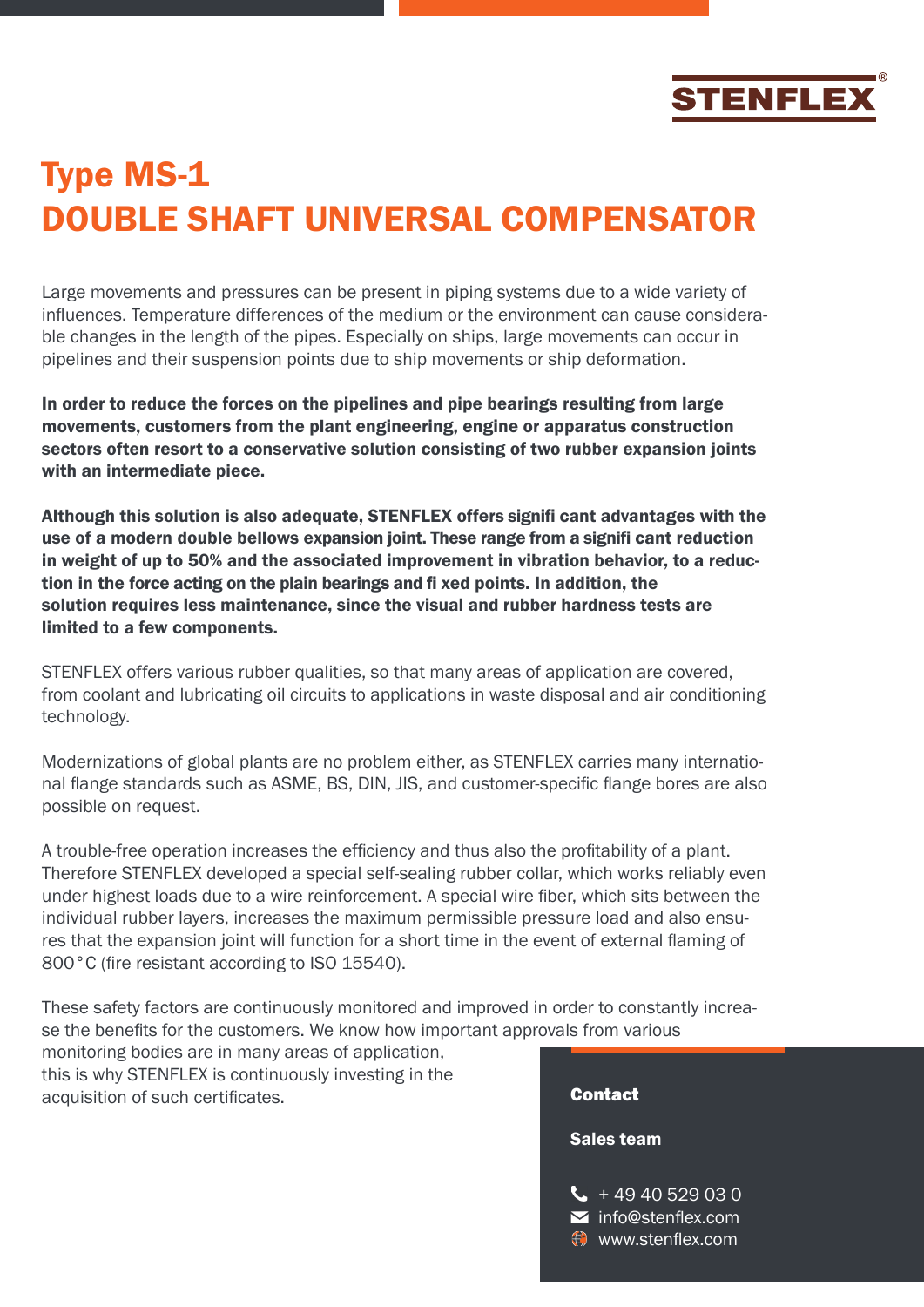## TENFLE

## **RUBBER EXPANSION JOINT TYPE MS-1**

#### **FLAME-PROOF**

## TWIN-CONVOLUTED UNIVERSAL EXPANSION JOINT DN 65 – DN 250



#### **STRUCTURE TYPE MS-1 / RUBBER BELLOWS PN 16**

- Universal expansion joint (double shafted), consisting of a rubber bellows and rotable flanges
- Highly elastic molded bellows in various rubber grades
- Steel wire cord reinforcement
- Wire-reinforced self-sealing rubber rim

| Rubber grade*        | <b>FPDM</b>                      | <b>NBR</b>                        |  |  |
|----------------------|----------------------------------|-----------------------------------|--|--|
| <b>Colour code</b>   | orange/blue                      | red/blue                          |  |  |
| <b>Possible uses</b> | Hot water, acids,<br><i>lves</i> | hydrocarbon containing<br>liquids |  |  |

\*Check or inquire about the resistance of the rubber grade to temperature and medium.

| <b>Technical design</b>       |                                                      |  |  |  |  |
|-------------------------------|------------------------------------------------------|--|--|--|--|
| Max. perm. operating pressure | 16 bar $*$                                           |  |  |  |  |
| Max. perm. temperature        | $+130$ °C                                            |  |  |  |  |
| <b>Bursting pressure</b>      | $\geq 50$ bar                                        |  |  |  |  |
| Vacuum operation              | with vacuum supporting ring<br>(at permanent vacuum) |  |  |  |  |

Max. operating pressure to be set 30 % lower for shock loads.

\*Please consider a decrease of pressure due to temperature (see technical annex).

#### **FLANGES / VERSIONS**

- Rotatable flanges with stabilizing collar
- Flange drilling for through bolts
- Special machined groove for rubber rim annex

|                                | <b>Standard</b>   | <b>Others</b>                                                                |  |  |
|--------------------------------|-------------------|------------------------------------------------------------------------------|--|--|
| <b>Dimensions</b>              | EN 1092           | ANSI, BS etc. Connection<br>dimensions see technical<br>annex page 213 - 215 |  |  |
| <b>Materials</b>               | $1.0038$ (S235JR) | 1.4541, 1.4571 etc.                                                          |  |  |
| <b>Corrosion</b><br>protection | electrogalvanized | hot-dip galvanized,<br>special varnish,<br>special coating, etc.             |  |  |

#### **NOTE**

Please comply with the general technical instructions regarding reaction force, moving force, fixed point load, installation instructions etc.

Subject to technical alterations and deviations resulting from the manufacturing process.

Chemicals used for water treatment (particularly in heating systems and coolant systems) can corrode the materials of the rubber expansion joint. According to VDI Directive 2035, DIN 4809 part 1 and VGB R 455P, the manufacturer of the chemicals must state that the materials used in the expansion joint, especially for the rubber bellows, will not be damaged by the chemicals.

#### **APPLICATIONS**

- for compensating large axial, lateral and angular movement
- for reducing thermal and
- **n** mechanical tension in pipes and
- their system components, e.g.
	- **pumps**
	- compressors
	- engines
- **for muffling vibration and noise** 
	- at appliances
	- in cooling water and lub oil
	- $\nightharpoonup$  pipes
- to compensate for installation
- inaccuracies
- to meet fire protection
- egulations
- shipbuilding industry
- $\blacksquare$  in heating plants

#### **CERTIFICATES**

- CE (PED 2014/68/EU)
- DNV GL<sup>®</sup> / DNV®